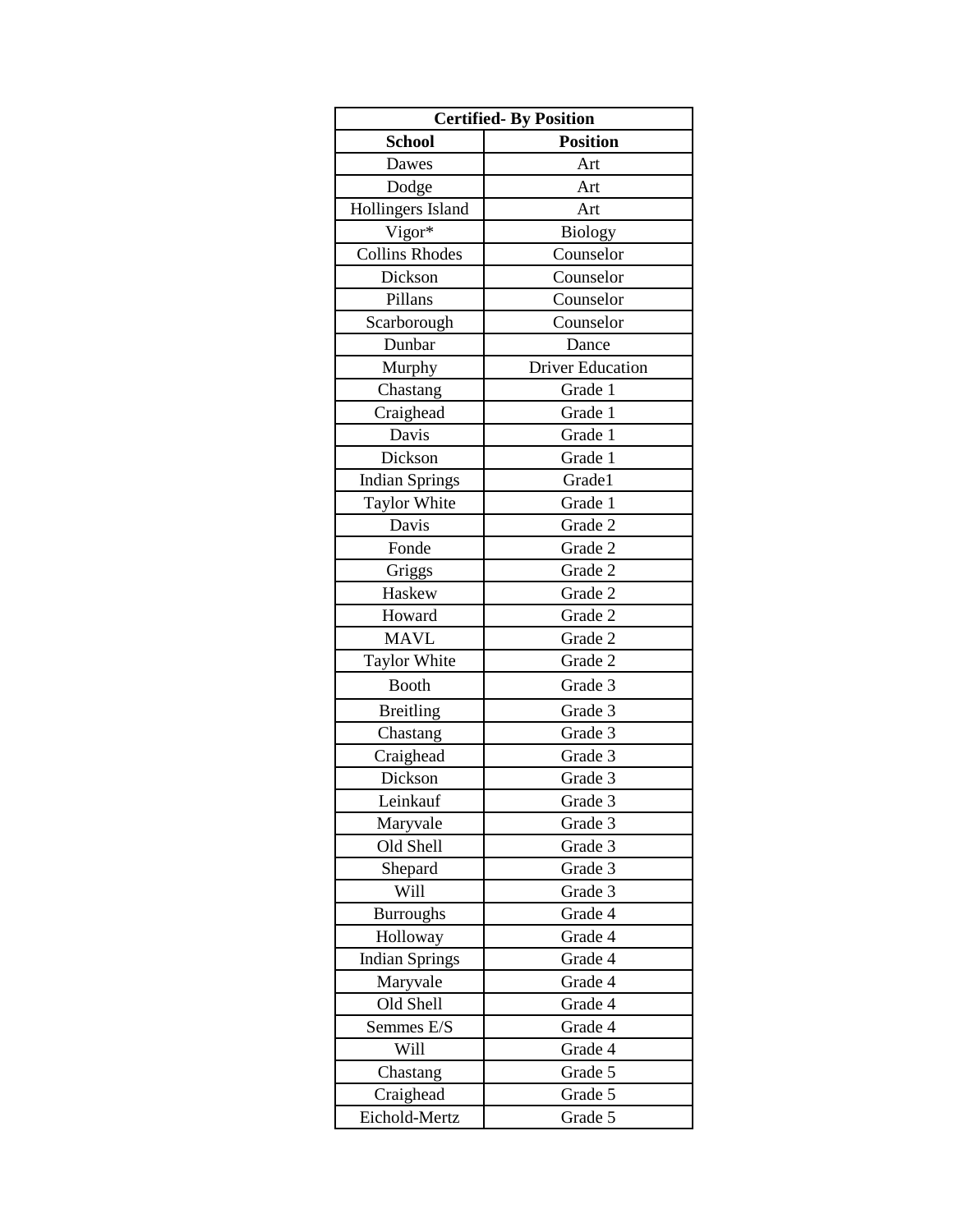| <b>Taylor White</b><br>Grade 5<br>Grade 6<br><b>Burns</b><br>Clark-Shaw<br>Grade 6<br>Grade 6<br><b>Grand Bay</b><br>Semmes M/S<br>Grade 6<br>Grade 6<br>Washington<br><b>Baker</b><br><b>Graduation Coach</b><br>Theodore<br><b>Graduation Coach</b><br><b>Grand Bay</b><br>History<br>Pillans<br>Homebound<br>Hall<br>Intervention<br>Turner<br>Intervention (part time)<br><b>MAVL</b><br>Kindergarten<br>McDavid-Jones<br>Kindergarten<br>Meadowlake<br>Kindergarten<br>Orchard<br>Kindergarten<br>Alba<br>Language Arts<br><b>Burns</b><br>Language Arts<br>Language Arts<br><b>Grand Bay</b><br><b>Faulkner Voc Tech</b><br><b>Masonry Instructor</b><br>Math<br><b>Burns</b><br>Faulkner Voc Tech<br>Math<br>Lott<br>Math<br>Math<br>Montgomery<br>Scarborough*<br>Math<br>Washington*<br>Math<br>Williamson*<br>Math |
|------------------------------------------------------------------------------------------------------------------------------------------------------------------------------------------------------------------------------------------------------------------------------------------------------------------------------------------------------------------------------------------------------------------------------------------------------------------------------------------------------------------------------------------------------------------------------------------------------------------------------------------------------------------------------------------------------------------------------------------------------------------------------------------------------------------------------|
|                                                                                                                                                                                                                                                                                                                                                                                                                                                                                                                                                                                                                                                                                                                                                                                                                              |
|                                                                                                                                                                                                                                                                                                                                                                                                                                                                                                                                                                                                                                                                                                                                                                                                                              |
|                                                                                                                                                                                                                                                                                                                                                                                                                                                                                                                                                                                                                                                                                                                                                                                                                              |
|                                                                                                                                                                                                                                                                                                                                                                                                                                                                                                                                                                                                                                                                                                                                                                                                                              |
|                                                                                                                                                                                                                                                                                                                                                                                                                                                                                                                                                                                                                                                                                                                                                                                                                              |
|                                                                                                                                                                                                                                                                                                                                                                                                                                                                                                                                                                                                                                                                                                                                                                                                                              |
|                                                                                                                                                                                                                                                                                                                                                                                                                                                                                                                                                                                                                                                                                                                                                                                                                              |
|                                                                                                                                                                                                                                                                                                                                                                                                                                                                                                                                                                                                                                                                                                                                                                                                                              |
|                                                                                                                                                                                                                                                                                                                                                                                                                                                                                                                                                                                                                                                                                                                                                                                                                              |
|                                                                                                                                                                                                                                                                                                                                                                                                                                                                                                                                                                                                                                                                                                                                                                                                                              |
|                                                                                                                                                                                                                                                                                                                                                                                                                                                                                                                                                                                                                                                                                                                                                                                                                              |
|                                                                                                                                                                                                                                                                                                                                                                                                                                                                                                                                                                                                                                                                                                                                                                                                                              |
|                                                                                                                                                                                                                                                                                                                                                                                                                                                                                                                                                                                                                                                                                                                                                                                                                              |
|                                                                                                                                                                                                                                                                                                                                                                                                                                                                                                                                                                                                                                                                                                                                                                                                                              |
|                                                                                                                                                                                                                                                                                                                                                                                                                                                                                                                                                                                                                                                                                                                                                                                                                              |
|                                                                                                                                                                                                                                                                                                                                                                                                                                                                                                                                                                                                                                                                                                                                                                                                                              |
|                                                                                                                                                                                                                                                                                                                                                                                                                                                                                                                                                                                                                                                                                                                                                                                                                              |
|                                                                                                                                                                                                                                                                                                                                                                                                                                                                                                                                                                                                                                                                                                                                                                                                                              |
|                                                                                                                                                                                                                                                                                                                                                                                                                                                                                                                                                                                                                                                                                                                                                                                                                              |
|                                                                                                                                                                                                                                                                                                                                                                                                                                                                                                                                                                                                                                                                                                                                                                                                                              |
|                                                                                                                                                                                                                                                                                                                                                                                                                                                                                                                                                                                                                                                                                                                                                                                                                              |
|                                                                                                                                                                                                                                                                                                                                                                                                                                                                                                                                                                                                                                                                                                                                                                                                                              |
|                                                                                                                                                                                                                                                                                                                                                                                                                                                                                                                                                                                                                                                                                                                                                                                                                              |
|                                                                                                                                                                                                                                                                                                                                                                                                                                                                                                                                                                                                                                                                                                                                                                                                                              |
|                                                                                                                                                                                                                                                                                                                                                                                                                                                                                                                                                                                                                                                                                                                                                                                                                              |
|                                                                                                                                                                                                                                                                                                                                                                                                                                                                                                                                                                                                                                                                                                                                                                                                                              |
|                                                                                                                                                                                                                                                                                                                                                                                                                                                                                                                                                                                                                                                                                                                                                                                                                              |
| Math 180<br>Causey                                                                                                                                                                                                                                                                                                                                                                                                                                                                                                                                                                                                                                                                                                                                                                                                           |
| Math 180<br>Chastang                                                                                                                                                                                                                                                                                                                                                                                                                                                                                                                                                                                                                                                                                                                                                                                                         |
| <b>CLC</b><br>Math 180                                                                                                                                                                                                                                                                                                                                                                                                                                                                                                                                                                                                                                                                                                                                                                                                       |
| Hankins<br>Math 180                                                                                                                                                                                                                                                                                                                                                                                                                                                                                                                                                                                                                                                                                                                                                                                                          |
| Phillips<br>Math 180                                                                                                                                                                                                                                                                                                                                                                                                                                                                                                                                                                                                                                                                                                                                                                                                         |
| Rain<br>Math 180                                                                                                                                                                                                                                                                                                                                                                                                                                                                                                                                                                                                                                                                                                                                                                                                             |
| Semmes M/S<br>Math 180                                                                                                                                                                                                                                                                                                                                                                                                                                                                                                                                                                                                                                                                                                                                                                                                       |
| <b>Forest Hill</b><br>Math Intervention                                                                                                                                                                                                                                                                                                                                                                                                                                                                                                                                                                                                                                                                                                                                                                                      |
| Math Intervention<br>Will                                                                                                                                                                                                                                                                                                                                                                                                                                                                                                                                                                                                                                                                                                                                                                                                    |
| Evans<br>Music                                                                                                                                                                                                                                                                                                                                                                                                                                                                                                                                                                                                                                                                                                                                                                                                               |
| <b>Forest Hill</b><br><b>PACE</b>                                                                                                                                                                                                                                                                                                                                                                                                                                                                                                                                                                                                                                                                                                                                                                                            |
| Causey<br>Physical Ed                                                                                                                                                                                                                                                                                                                                                                                                                                                                                                                                                                                                                                                                                                                                                                                                        |
| <b>Forest Hill</b><br>Physical Ed                                                                                                                                                                                                                                                                                                                                                                                                                                                                                                                                                                                                                                                                                                                                                                                            |
| Hankins<br>Physical Ed                                                                                                                                                                                                                                                                                                                                                                                                                                                                                                                                                                                                                                                                                                                                                                                                       |
| Lott<br>Physical Ed                                                                                                                                                                                                                                                                                                                                                                                                                                                                                                                                                                                                                                                                                                                                                                                                          |
| Maryvale<br>Physical Ed                                                                                                                                                                                                                                                                                                                                                                                                                                                                                                                                                                                                                                                                                                                                                                                                      |
| Pre-K<br>Craighead                                                                                                                                                                                                                                                                                                                                                                                                                                                                                                                                                                                                                                                                                                                                                                                                           |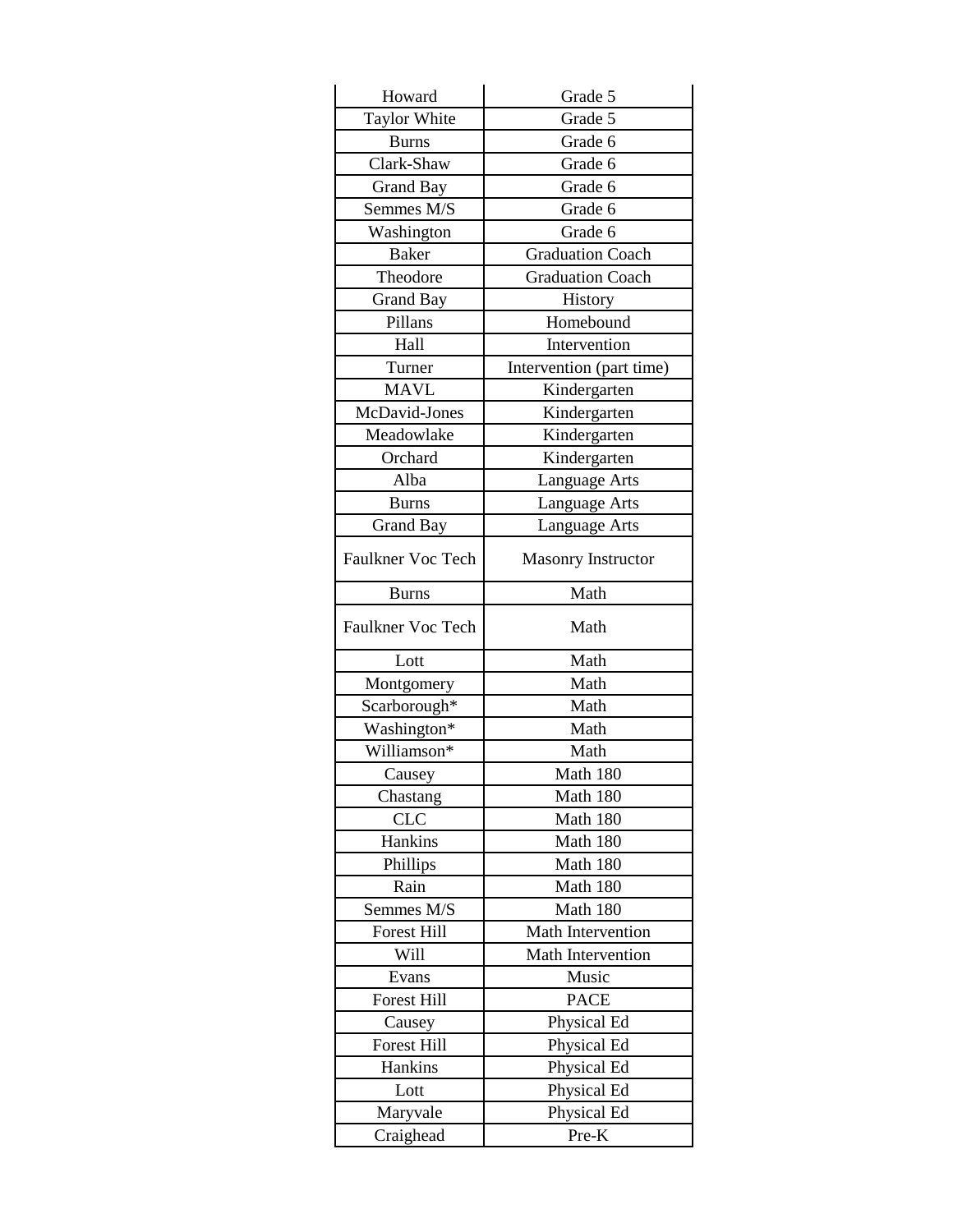| <b>Burns</b>       | Reading Intervention        |
|--------------------|-----------------------------|
| Collier            | <b>Reading Intervention</b> |
| <b>Burns</b>       | Science                     |
| Chastang*          | Science                     |
| Clark-Shaw         | Science                     |
| Denton             | Science                     |
| Montgomery         | Science                     |
| Williamson*        | Science                     |
| Murphy             | <b>Signature Academy</b>    |
|                    | Specialist                  |
| <b>Grand Bay</b>   | <b>Social Studies</b>       |
| Lott               | <b>Social Studies</b>       |
| Phillips           | Spanish                     |
| <b>Booth</b>       | Special Ed                  |
| <b>Breitling</b>   | Special Ed                  |
| <b>Burns</b>       | Special Ed                  |
| Callahan           | Special Ed                  |
| Castlen            | Special Ed                  |
| Chastang           | Special Ed                  |
| Dickson            | Special Ed                  |
| Evans              | Special Ed                  |
| <b>Forest Hill</b> | Special Ed                  |
| Grant              | Special Ed                  |
| Griggs             | Special Ed                  |
| Maryvale           | Special Ed                  |
| <b>MAVL</b>        | Special Ed                  |
| Montgomery         | Special Ed                  |
| Spencer-Westlawn   | Special Ed                  |
| Washington         | Special Ed                  |
| Wilmer             | Special Ed                  |
| Castlen            | <b>Speech Therapist</b>     |
| Denton             | <b>Speech Therapist</b>     |
| Callahan           | Visually Impaired           |

\*A \$10,000.00 signing incentive is available for agreeing to teach Math or Science for three (3) years in designated schools (indicated by asterisks above). Assignment to one of the designated schools also enables the teacher to be eligible for the forgiveness of certain types of loans. The incentive will be disbursed over the three year term in the form of two installments ner year. The Cigning Incentive is